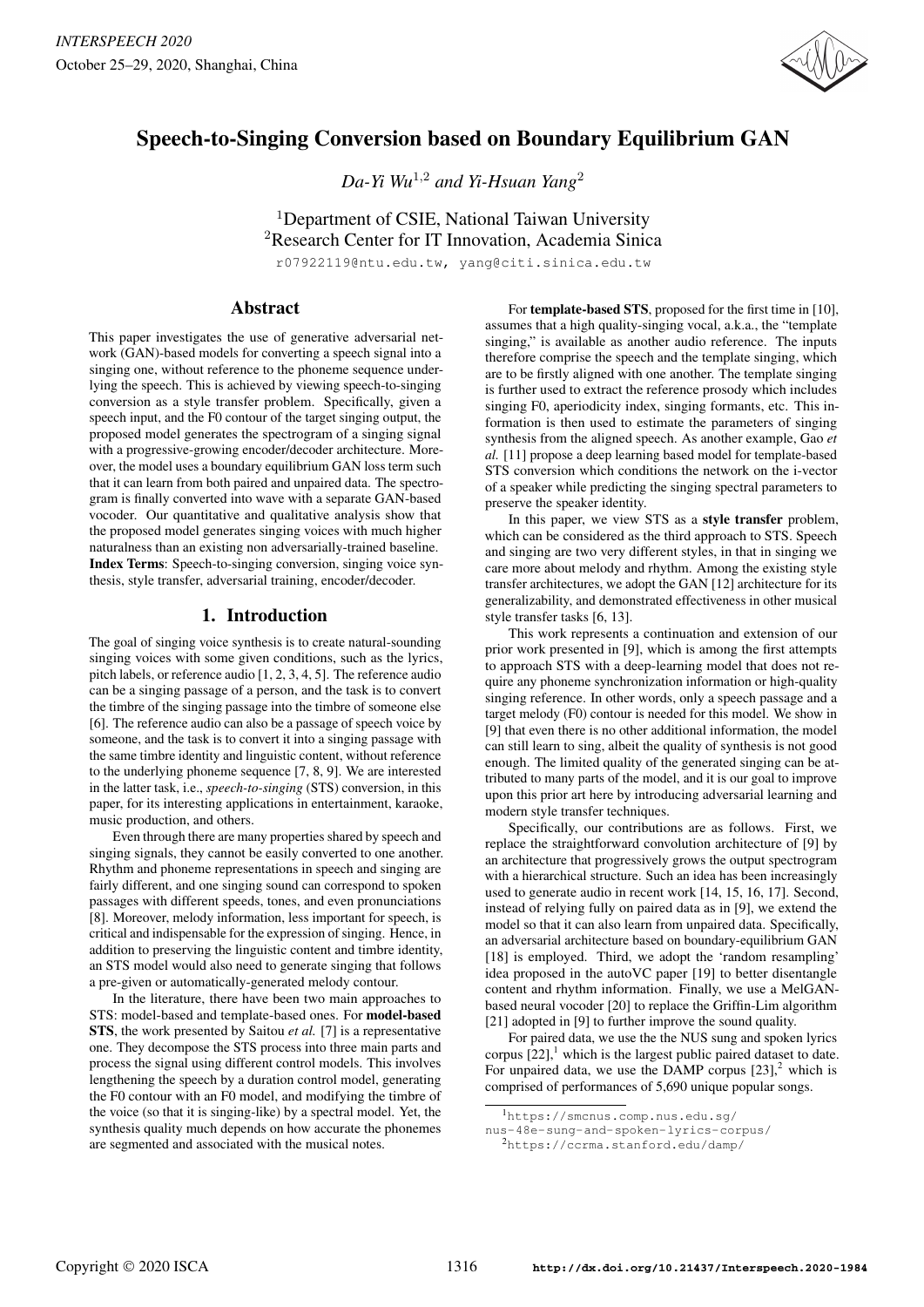

Figure 1: *Diagram of the proposed model architecture, which is extended from the model we previously presented in [9]. The input audio is represented by a log mel-spectrogram, and the target melody contour is represented by the one-hot format. The model learns to perform STS conversion by joint supervised and unsupervised learning. We highlight the components that are different from the prior art [9] in orange. 'RR' stands for random resampling [19], while 'TS' stands for time stretching.*

We report both quantitative and qualitative evaluation to compare the proposed model with the prior art [9] as well as ablated versions of our model. Open source implementation of the proposed model, as well as audio examples of the generated conversions can be found online.<sup>3,4</sup>

## 2. Methods

We perform spectra-to-spectra conversion in an encoder-decoder framework as depicted in Fig. 1. The input speech is transformed into a log mel-spectrogram, and the F0 contour is extracted by a vocal melody extractor from a different source such as humming or reference singing. We time-stretch the mel-spectrogram of speech to the same length as its target F0 contour, and apply two encoders to encode speech and pitch information separately. Then, the decoder takes the concatenation of these two encodings and generates the singing output, with skip-connections from the encoder. Finally, we use MelGAN vocoder to reconstruct the waveform from the log mel-spectrogram. Additionally, we add BEGAN discriminator trained on both model output and ground truth to improve the model generalizability. The whole model is trained on both paired and unpaired data. We explain below each of the components in more detail.

#### 2.1. Input processing

Given an input time-domain speech signal and a target F0 contour, the pre-processing consists of the following steps.

Log-magnitude representation: We compute the magnitude of mel-spectrogram for the speech signal and apply elementwise logarithm transformation, yielding a matrix  $\mathbf{X} \in \mathbb{R}^{F \times T}$ , with  $F$  frequency bins and  $T$  time frames.

Random resampling (RR): A speech passage can be "sung" with various speed and rhythmic characteristics. Following autoVC [19], we random resample the input speech to change the rhythm of the input speech, so as to better disentangle content and rhythm. This is done by firstly dividing the mel-spectrogram of speech into segments of random lengths, and then randomly



Figure 2: *Details of the employed encoder and decoder. The encoder consists of convolution banks, and the decoder upsamples the time-frequency representation by interpolation and concatenation. 'IN' and 'GN' represent instance normalization and group normalization, respectively. Details of time and frequency upsample blocks are pictured on the top-left side.*

stretching or squeezing each segment along the time axis. In our implementation, we divide the speech into segments of random length of 16–32 frames, and temporally stretch each segment by a factor of 0.5–2.

Singing melody contour is extracted from a singing audio using CREPE [24], a state-of-the-art, open source monophonic pitch tracker. Moreover, we convert the continuous-valued extracted F0 to one of the 128 MIDI notes by referencing to the Hz-to-MIDI function in the librosa package [25], and convert it into the one-hot format. As a result, the melody contour  $C$  is represented as a sequence of one-hot vector indicating the target MIDI note per frame, namely  $C \in N^{128 \times T'}$ . Following [9], in the case of training with paired data, we extract the melody contour from the singing counterpart of the input speech.

Time stretching (TS). The speech mel-spectrogram and the target F0 contour (which is extracted from a singing signal) are usually much different in length. Therefore, it would be better if our model does not assume that the input and output are of the same length. However, existing models addressing the variablelength task, such as the sequence-to-sequence model Tacotron [26], often deal with only one of the following two cases: 1) both the input and output are discrete, or 2) the input is discrete while the output is continuous. Spectra-to-spectra learning tasks like STS have to deal with the case where both the input and output are continuous, something that has not been widely studied yet. Therefore, we use a simpler fixed-length setting (and left the variable-length version as a future work). Accordingly, the input mel-spectorgram is linearly interpolated to  $\mathbf{X} \in \mathbb{R}^{F \times T'}$ , i.e., to be of the same length as the F0 contour.

## 2.2. Encoder and Decoder

As shown in Fig. 2, the content encoder uses 3 stacks of layers to obtain the latent code, downsampling both time and frequency by a factor of 8. Each stack is composed of a instance normalization layer [27] (as a "style remover"), a 1D-convolution layer (with  $3 \times 1$  convolution kernels with stride 2; no pooling), and a LeakyReLu activation layer. On the other hand, the pitch encoder (not shown in Fig. 2) applies embedding layer to project the one-hot vectors  $C$  to an embedding space first, and then passes it through similar 1D-convolution based layers.

As for the decoder, we use a progressive-growing architecture, which has been recently shown to be an effective "spectro-

<sup>3</sup>https://github.com/ericwudayi/speech2singing <sup>4</sup>https://ericwudayi.github.io/ Speech2Singing-DEMO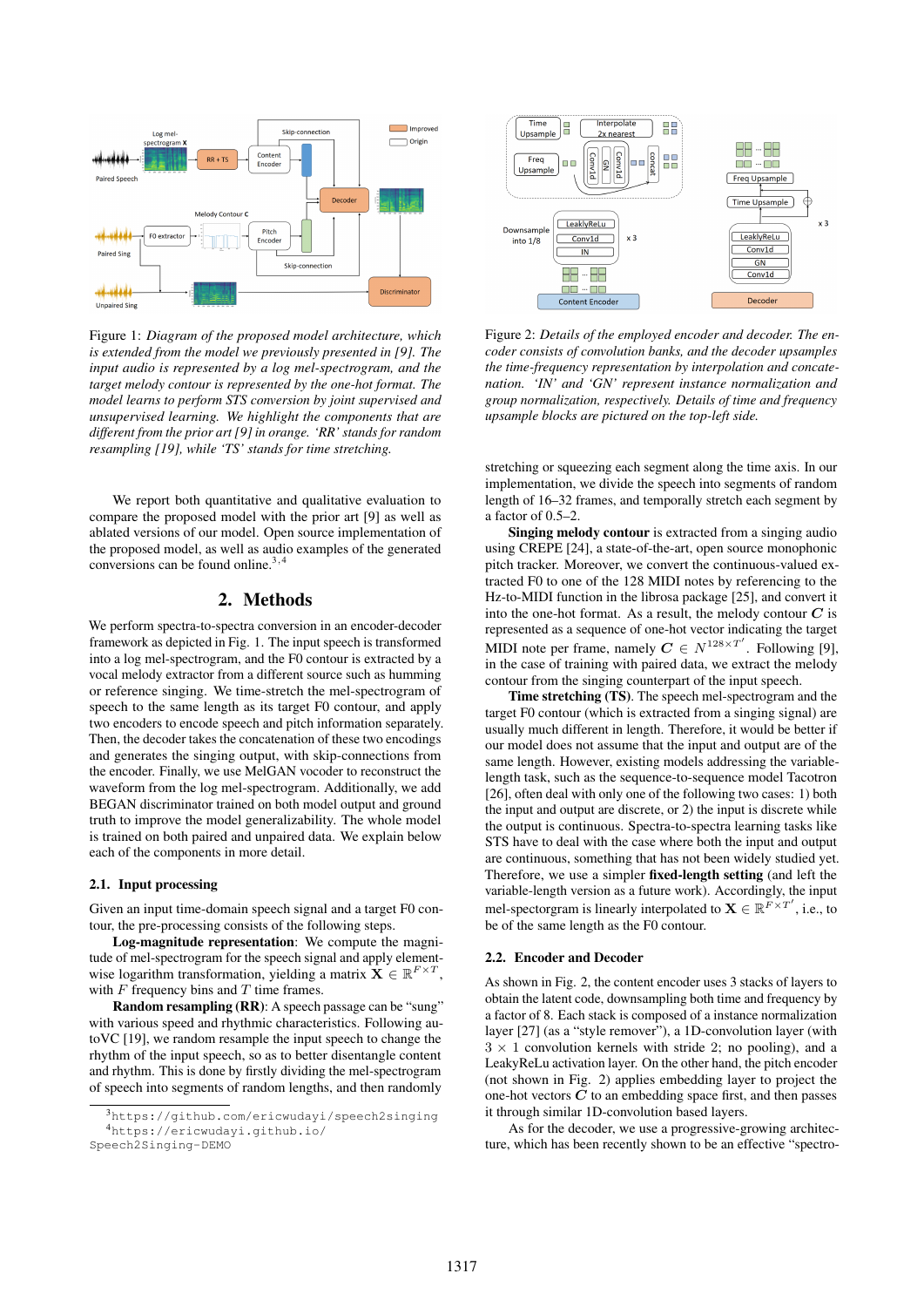gram generator" recently [15, 16]. Specifically, it uses 3 stacks of layers, each stack comprising two  $1D\ 3 \times 1$  kernel convolutions with stride 1, a Group-Norm layer [28], and two upsampling modules. Following UNAGAN [16], nearest neighbor interpolation is applied instead of 1D transposed-convolution. And, Upsampling in frequency domain is performed by concatenation instead of a convolution layer, in the similar light of [15, 16].

## 2.3. BEGAN

BEGAN is an energy-based GAN architecture [18]. While the original GAN [29] matches the distributions between the real and generated samples directly, an energy-based GAN matches the distribution of loss using an auto-encoder architecture. Moreover, BEGAN relaxes the equilibrium of the auto-encoder loss using a hyper-parameter  $\gamma \in [0, 1]$  (a.k.a, diversity ratio), defined as

$$
\gamma = \mathbb{E}[L(G(\mathbf{x}))]/\mathbb{E}[L(\mathbf{y})],\tag{1}
$$

where  $G(\mathbf{x})$  is a generated sample, y is a real sample, and  $L(\cdot)$  is the reconstruction loss function of the auto-encoder. The  $\gamma$  term balances the diversity and quality. Lower values of  $\gamma$  make the discriminator focuses more on real samples, generating samples with better quality but less diversity. In contrast, higher values of  $\gamma$  improve the diversity but lower the quality.

We use BEGAN as our unpaired data trainer for its stable training process observed in our pilot study. It has also been shown in [30] and [31] that BEGAN performs better than some other commonly-used GAN models for generating audio.

## 2.4. Training

Our model is trained with by minimizing the BEGAN loss and L1 loss jointly. Formally, given an input log mel-spectrogram **X**, a melody contour C, and a target singing log mel-spectrogram Y, the losses of the generator and discriminator are defined as:

$$
\begin{cases}\nL_D = L(\mathbf{Y}) - k_t L(G(\mathbf{X}, \mathbf{C})), \\
L_G = L(G(\mathbf{X}, \mathbf{C})) + \beta(|\mathbf{Y} - G(\mathbf{X}, \mathbf{C})|_1),\n\end{cases} (2)
$$

where  $L_D$  only depends on BEGAN loss, and the variable  $k_t \in$  $[0, 1]$  controls how much emphasis is put on  $L(G(x))$ . The update of  $k_t$  is controlled by the diversity ratio  $\gamma$  according to

$$
k_{t+1} = k_t + \lambda(\gamma L(\mathbf{Y}) - L(G(\mathbf{X}, \mathbf{C}))).
$$
 (3)

In Eqn. (2), we also use the pixel-wise  $L1$  spectrogram loss to  $L_G$  to achieve supervised learning in paired data, scaling with a  $\beta$  factor to avoid overfitting. As for the case of training with unpaired data, the generator is trained with  $L(G(\mathbf{x}))$  only.

## 2.5. Vocoder

Neural vocoders such as the WaveNet vocoder [32] have been shown to outperform the traditional Griffin-Lim algorithm [21] for converting time-frequency representations to waveforms. Among the neural vocoders that have been proposed, we adopt MelGAN [20] for its remarkable efficiency and generalizability.

## 3. Experimental Validation

## 3.1. Setup

Training and test sample generation. We employ the NUS database [22] as our paired training dataset, which contains 115 mins of singing data and the corresponding 54 mins of speech data. 48 recordings of 20 unique English songs are sung and read out by 12 subjects, and each sung-read paired audio can be time-aligned by their phone-duration annotations. The phone annotations is in accordance to the CMU phoneme dictionary  $(39$  phonemes)<sup>5</sup> with two extra phones denoting the silence and inhalation between words, and the duration annotations specify the start and end time of each phone. We remove the silence from speech by using the phoneme-duration annotation. All the speech input are constrained to have three or more words.

Out of the 20 unique songs in the dataset, we keep one song (with two recordings) as our test set. The test singer is only present in one recording in our training set, and the test song is not seen at all in the training data.

Due to the small size of the NUS dataset, we perform data augmentation using unpaired data with the DAMP dataset [23], a multi-singer, singing-only dataset comprising of performances of 5,690 unique songs by 13,154 users of a karaoke App (i.e. a song can be sung by different people). We exclude the segments of song that contains silences of longer than one second.<sup>6</sup>

Implementation details. All the audio processing procedures are performed using librosa [25]. The time domain signals are resampled from 44k to 22k Hz. We compute STFT with 1,024-pt FFT size, 12.5 milliseconds hop size, and transform it into 80-bin mel-scale. We set BEGAN parameters  $\lambda = 0.01$ and initialize  $k_0 = 0$ ,  $\gamma = 0$ . We set supervised learning factor  $\beta = 0.5$  and use Adam as our optimizer with initial learning rate 0.001 and exponential decrease factor of 0.99. The neural network is implemented using pytorch. We train the networks for 20k steps with 32 batch size. The training process takes about 5 hours to complete on an NVIDIA RTX 1080-Ti GPU.

Our multi-singer MelGAN vocoder is trained on the union of the NUS dataset [22] and two other sources of unaccompanied singing data, the DSD [34] and MUSDB18 datasets  $[35]$ .<sup>7</sup> The whole training process take 1000k steps, for about 2 weeks on the same 1080-Ti GPU.

Phoneme synchronization (PhSync). To quantify how much the burden of modelling phoneme duration affects STS performance, as an *oracle* method we follow the settings in [9] and stretch each phone in the input speech to be the same length as the target singing. The duration for each phoneme is obtained from the phone-level annotations for speech and singing.

#### 3.2. Models evaluated

We evaluate several ablated versions of our model to study the effect of the proposed changes.

- *Baseline*: Uses the model architecture proposed in the prior art [9], which is trained through multi-task learning with phoneme prediction, using only the paired data. It uses log spectrograms as its input, not mel-spectrograms.
- *Decoder* (D): Uses the modified version of the decoder, and trained with the MSE loss. We use the spectrograms here as the input for fair comparison with the Baseline.

<sup>7</sup>These two datasets provide unaccompanied singing so there is no need to perform singing/accompaniment source separation [36].

<sup>5</sup>http://www.speech.cs.cmu.edu/cgi-bin/cmudict <sup>6</sup>Our originally plan is to also use LJSpeech [33], a single-speaker speech-only dataset with 24 hours of reading audio for data augmentation. We later realize that this is not easy, as in our STS setting, we need to find a way to create the target melody contour for each input speech. The melody contour should correlate well to the number of words from the spoken lines. And, it is not natural to convert the speech with arbitrary melody contour. We attempt to give the pitch contour by randomly picking a pitch contour from DAMP, but the result shows that it actually hurts the audio quality. We therefore finally decide not to use LJSpeech.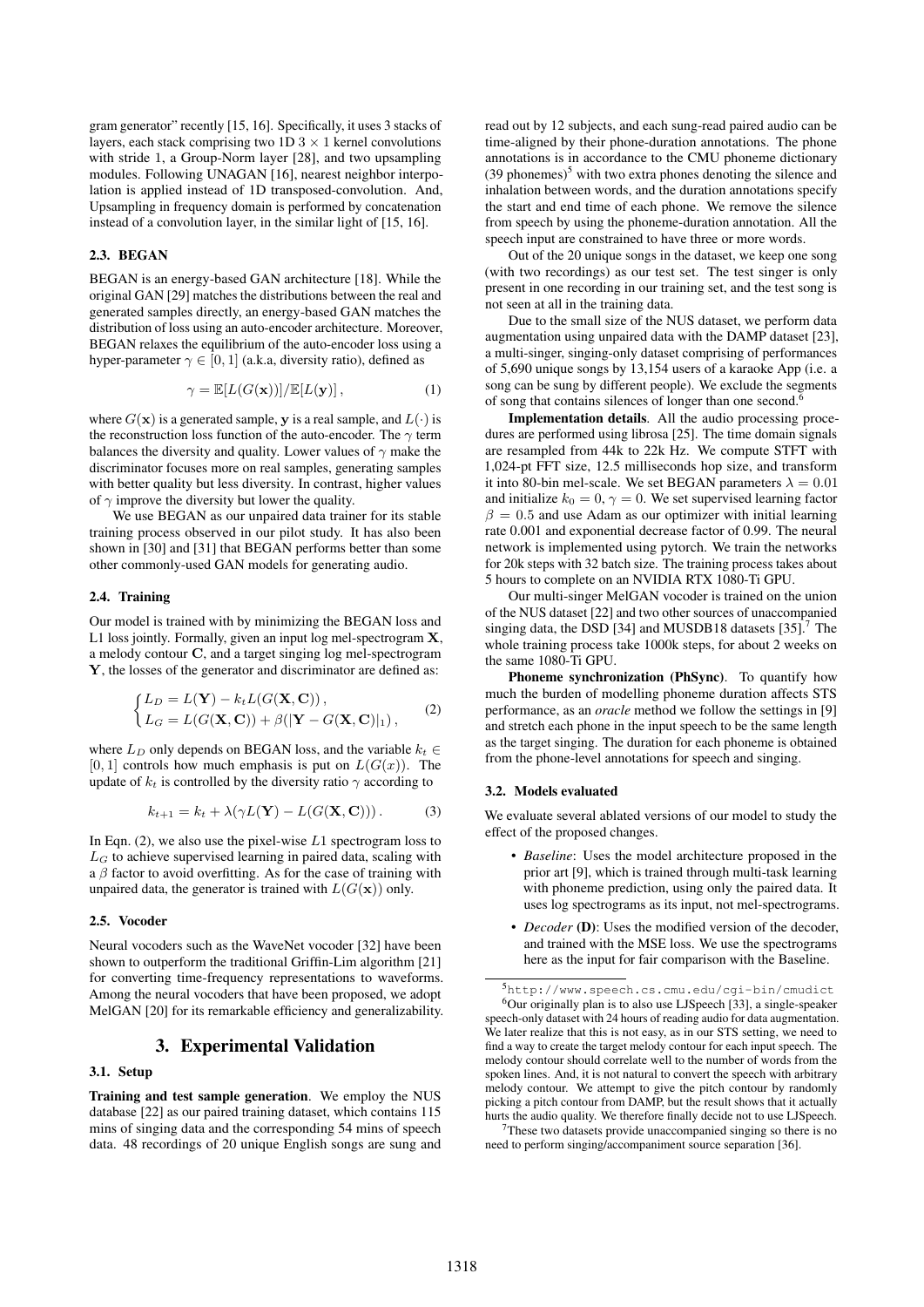| Model          | $LSD \downarrow$ | LSD (mel) $\downarrow$ | $RCA \uparrow$ |
|----------------|------------------|------------------------|----------------|
| Baseline [9]   | 9.97             |                        | 0.760          |
| D              | 9.36             |                        | 0.801          |
| D+A            | 9.21             |                        | 0.820          |
| $D+V$          |                  | 1.15                   | 0.811          |
| $D+V+A$        |                  | 1.13                   | 0.832          |
| $D+V+A+PhSync$ |                  | 1.07                   | 0.816          |

Table 1: *Results on objective metrics for different proposed STS models. Log-spectral distance (LSD; in db) is the lower the better, while raw chroma accuracy (RCA) the inverse. The first three models take spectrogram as input and use Griffin-Lim for inverse STFT, while the others use mel-spectrorams and MelGAN-based vocoder. Therefore, 'LSD' and 'LSD (mel)' are calculated over magnitude spectrograms and mel spectrograms, respectively. We highlight the best result obtained, excluding the last model as it uses oracle phone-annotation (PhSync) information.*

- *Decoder* + *Adversarial* (D+A): Uses the modified version of the decoder, and trained with MSE and adversarial losses jointly. Also use the spectrogram features. In other words, the unpaired data is used.
- *Decoder + Neural Vocoder* (D+V): Uses our modified version of the decoder, and trained instead on the log mel-spectrogram features. The output is converted to waveform by MelGAN [20] instead of Griffin-Lim.
- *Complete model* (D+V+A): The proposed model trained with adversarial loss and MSE loss jointly using both paired and unpaired data, and the output is also converted into waveform by MelGAN.
- *Complete model + PhSync*: The proposed model trained in the oracle phoneme synchronization setting.

#### 3.3. Objective Evaluation

Following [9], we use log-spectral distance (LSD) and F0 raw chroma accuracy (RCA) [37] as the objective metrics. LSD evaluates the dissimilarity between two spectra, while RCA evaluates melody correctness. LSD is computed by averaging the Euclidean distance between true and predicted log spectrogram or log mel-spectrogram frames over time, for frequencies between 100–3500 kHz. RCA is computed between a target waveform and the model output, and we set the maximum tolerance deviation between target and output as 50 cents [37]. The models are evaluated by selecting random 50 test samples with speech duration of at least 2 seconds and then averaging the scores over all the samples.

The result is shown in Table 1. Several observations can be made. First, D performs noticeably better than Baseline on both LSD and RCA. This indicates that our decoder architecture combined with the progressive-growing architecture works better for STS. Second, the models with adversarial learning consistently outperform the non-adversarial counterparts (i.e., D+A outperforms **D**, while  $D+V+A$  outperforms  $D+V$ ). This suggests that unsupervised learning with the BEGAN architecture improves the result. Finally, in terms of RCA, the best result (0.832) is obtained by the complete model  $(D+V+A)$ .<sup>8</sup>



Figure 3: *Subjective evaluation results for pairs of systems, from top to bottom: 'D vs. Baseline,' 'D+V vs. D,' 'D+V+A vs. D+V.'*

#### 3.4. Subjective Evaluation

Instead of doing subjective evaluations on all the models, we conducted preference listening test on the following three selective pairs of models: 'D vs. Baseline,' 'D+V vs. D,' 'D+V+A vs. D+V, to respectively investigate: 1) Is our decoder architecture better than the prior one employed in [9]? 2) Does the neural vocoder with the 80-bin mel-spectrogram performs better than the Griffin-Lim algorithm with the 512-bin spectrogram? 3) Does adversarial learning help generate more natural-sounding singing? Each participant was first asked to listen the input speech and then compare the outputs of a given pair of models. The participants were then asked to specify their preference among the two models in terms of naturalness. For all pairs of models, the percentage of votes (including ties) are reported.

The response from 38 participants recruited from the Internet for our listening test is summarized in Fig. 3. Each of our modifications seems to outperform the corresponding ablated version. Key takeaways are: We can do better STS by using a neural vocoder on mel-spectrograms, and the use of adversarial learning and unpaired data is beneficial.

#### 3.5. Other Experiments and Future works

As the target melody may not be always available, it would be great if the STS model can generate the melody contour on its own given the speech audio. Hence, in a pilot study we attempt to directly transform speech to singing without prespecified melody. The cycle-BEGAN architecture is employed to achieve unsupervised learning, and models are trained with adversarial loss and cycle reconstruction loss jointly. However, our preliminary result is not positive; our model does not learn to generate coherent melody across time. We plan to study in our future work a two-step model that generates the melody contour from speech first, and then generates the singing. Another idea is to use an auto-regressive models such as the Transformers [38, 39, 40] so that the output is conditioned on previous states.

## 4. Conclusions

In this paper, we have presented various modifications that improve an end-to-end speech-to-singing conversion neural net. The model takes only speech and target melody contour as the input. It learns from both paired and unpaired data to perform the conversion. We have also report objective and subjective evaluations to validate the effectiveness of the proposed improvements. In the future, we plan to employ sequence-to-sequence models to tackle the task in the variable-length setting, preferably without pre-specified singing melody contours.

<sup>&</sup>lt;sup>8</sup>We note that the first three methods take the magnitude spectrograms as inputs, while the other methods deal with the mel-specgrograms. Therefore, the values of 'LSD' and 'LSD (mel)' are not comparable.